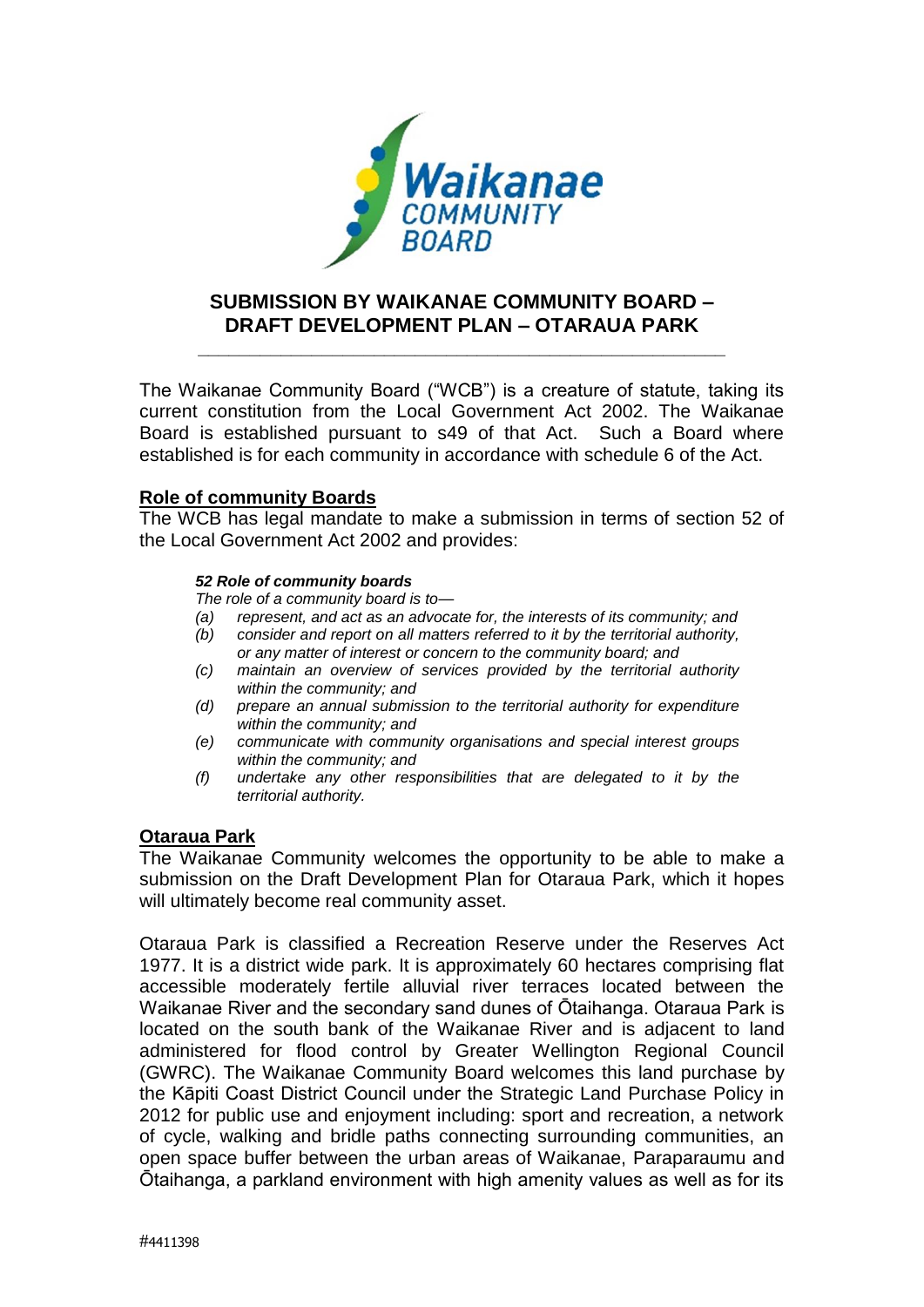ecological values with potential to support development of an ecological corridor that runs from mountain to sea through a marine reserve to include Kāpiti Island bird sanctuary.

Although this Park is not within the bounds of the Waikanae Ward, it is directly to the south of the Waikanae River, the southern boundary of the Waikanae Ward. It is used, and will continue to be used more by Waikanae residents.

Contiguous with use of the Otaraua Park by Waikanae residents is access. At present there is currently only one vehicular access into Otaraua Park off Lancelot Grove, via Otaihanga Road. The Draft Plan indicates additional access from the current SH1. Foot and bike access to the Park from Waikanae can be achieved via two foot bridges, Te Arawai footbridge which is very close to Otaraua Park, and the more distance footbridge at Otaihanga.

The Otaraua Management Plan 2014, states that the constraints to future vehicular access include crossing of the Waikanae River, double track rail corridor and/or private land, although investigation of alternative vehicular access will continue to be explored. The Waikanae Community Board strongly supports a vehicular access to Waikanae, and sooner than later. Access from the end of Nimmo Avenue West or Greenway Road appear to be the most logical and cost effective options. This would reduce the bottleneck of those coming from the south getting to and from the park, particularly for large events. This will also maximise use of the facilities between the two sites if shared events are planned and will take traffic off the old State Highway and also encourage cycling and pedestrian access from Waikanae. The Board proposes that the concept plan allows for long-term vehicular access from Waikanae in the future.

In relation to foot and bike access once over the river, currently there is no direct access into the park, other than travelling some distance to the current main entrance. The Draft Development Plan shows direct access from three points, two are near the north eastern corner of the Park, and the other, adjacent to the Te Arawai footbridge. The Waikanae Community Board welcomes the addition of these access points but recommends several more south of the Te Arawai footbridge.

The Draft Development Plan identifies and prioritises actions including estimated time-frames and costs in line with existing Long Term Plan budgets from 2018/19 to 2025/2 and beyond. The Waikanae Community Board supports the intention that the term development of Otaraua Park will be paid by a mix of rates and external funding, a model the Board is endeavoring to pursue. Some early development is already funded through the 2018-2038 Long Term Plan (LTP) until 2024/2025. There is also a budget for future years which may be reallocated in the 2021-2051 LTP based on the approved development plan but this budget will be alongside external funding. The Waikanae Community Board supports this overall approach. The Board notes that some of the \$153,000 budgeted to be spent in 2018/19 is for further drainage on the sports fields. The Board strongly supports this, as various